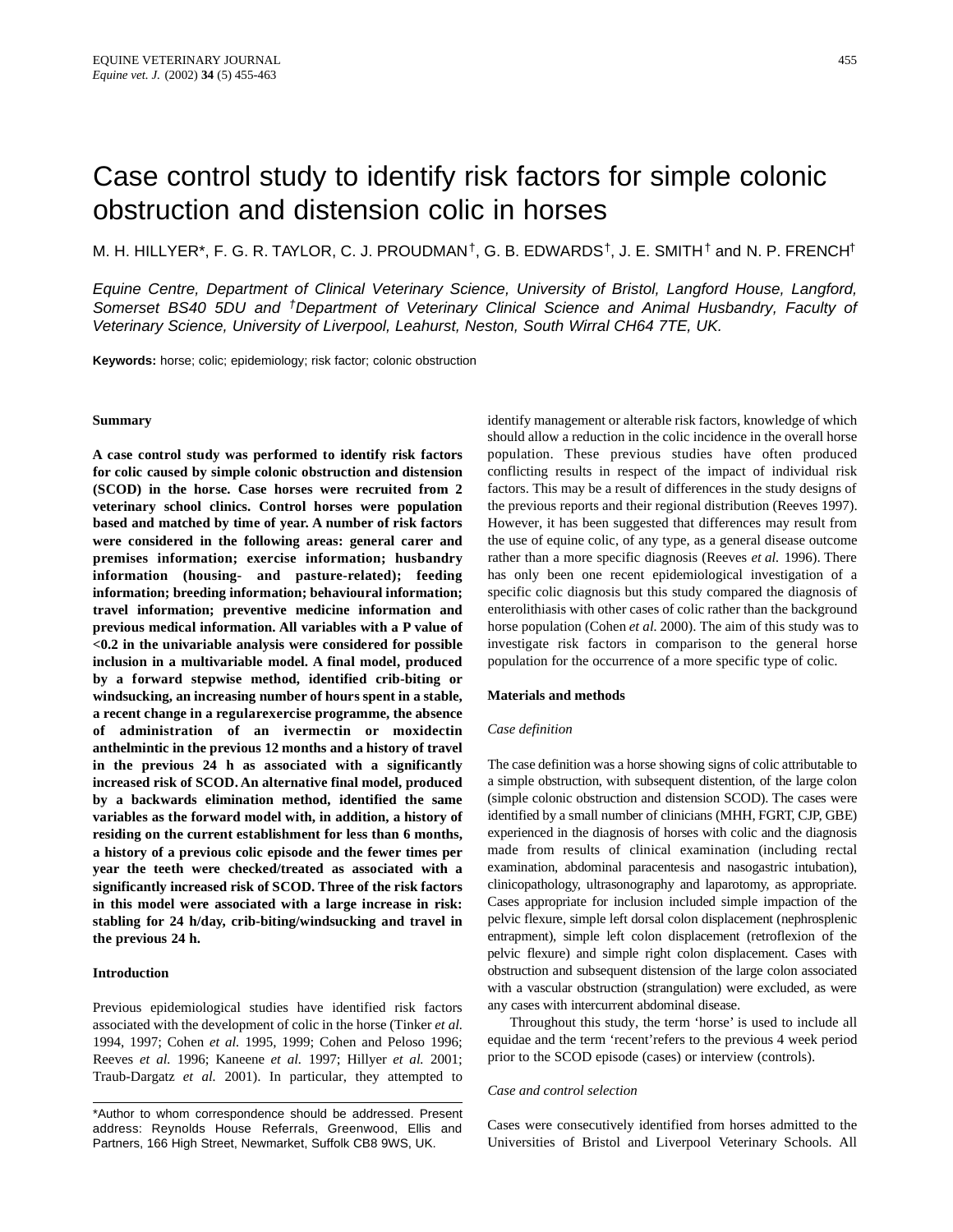selected cases were included in the study. At time of admission and treatment of the selected cases, owners were informed that they would subsequently be contacted by telephone to complete a questionnaire. No further information about the details of the questionnaire was given.

Control horses (2 per case) were selected by selecting randomly an owner/carer from those who had brought a horse to the same Veterinary School in the previous calendar year. This carer was then contacted and the control horse selected randomly from those horses under their care. Potential control horses were excluded if they had shown signs of colic in the previous 4 weeks or if they were horses which would not be taken to the Veterinary School as a referral for colic if it was suggested by the attending veterinary surgeon. In this instance another horse with that carer was selected randomly or, if no other horses were available, a new control carer was randomly selected.

## Questionnaire construction

Specific questions were constructed to allow the identification of potential risk factors. Areas of interest were determined from historically implicated factors associated with colic, factors investigated in previous studies and factors considered of biological plausibility. Where possible questions were developed to collect data in a similar way to earlier studies so that comparison of the results between studies might be possible. Questions related to recent history were confined to a period of the last 4 weeks (or the 4 weeks prior to the colic episode), for more general questions a period of the previous 12 months was selected. For the cases, the period of interest was until the first signs of colic were noticed and did not include any events that occurred subsequently.

The questionnaire was divided into sections: general carer and premises information; exercise information; husbandry information (housing-related); husbandry information (pasture-related); concentrate feeding information; forage feeding information; breeding information; temperament and behavioural information; travel information; preventive medicine information (dental- and parasite-related) and previous medical information. The case and control questionnaires were identical.

## Data collection

All questionnaires were delivered via telephone by one operator who was not involved with the diagnosis or treatment of the cases and had not had prior contact with the owner.

For the cases, the questionnaire was completed at least 48 h after the horse had been enrolled on the study. A concurrent design was used so that the control questionnaires were completed at the same time as the cases.

## Power calculation

The number of cases required in the study  $(80)$  was determined a priori assuming a power of 80%, an exposure level among the controls of 20%, with a significance level set at 5% for detecting an odds ratio of 2.5 and with 2 controls for each case.

## Validation

Internal validation of data from the questionnaire was performed by having several questions eliciting the same measurement at different places in the questionnaire. External validation could be performed only on the cases, for these data from the questionnaire were compared to data collected at the time of admission to the Veterinary School. Repeatability of the data collection technique was assessed by completing the questionnaire a second time, 2–5 days after the initial interview for a sample of respondents.

## Analysis

Descriptive data: Descriptive data for horses from the 2 Veterinary Schools, were compared by the Kruskal-Wallis test for continuous variables and Chi-squared test for discrete variables.

## Univariable analysis

Univariable conditional logistic regression and Mantel-Haenszel methods were used to investigate each of the variables in turn  $(EGRET)^1$ . The study design was matched with reference to time and, therefore, the analysis was matched on the matching variable (riskset) with the outcome as a colic case. Odds ratios (OR) and 95% confidence limits (CI) were obtained using maximum likelihood methods. The likelihood-ratio test statistic was used to estimate Pvalues.

## Continuous variable handling

Continuous variables were examined in their continuous state. centred around the mean or as derived polynomial or categorised variables. Categories were determined using quartiles, quintiles or biologically plausible limits. Each continuous variable and the derived ones were examined in the univariable analysis. The most statistically and biologically significant form of each variable was selected for the multivariable analysis.

## Multivariable analysis

Variable selection: Variables with a P value <0.2 were identified for possible inclusion in the multivariable analysis. For continuous variables and instances where multiple variables were measuring the same exposure the most appropriate variable for inclusion was selected according to biological and statistical significance.

Multivariable model construction: All the identified variables were fitted in a conditional logistic regression model  $(EGRET)^1$ which took account of the matched study design. Both a backward and a forward stepwise approach to model construction were used. The backward stepwise (elimination) approach was used whereby all the variables were initially included and then variables with a P value of >0.1 were sequentially removed. For the forward stepwise inclusion model each of the potential variables were considered, and those with a P value of  $< 0.05$  were retained in the model. The 2 models were compared, and any variables appearing in only one model were re-assessed by examining the effect when they were forced into the other model. In addition, other manually selected variables were forced back into the model to check that no significant biologically plausible variables had been omitted. This resulted in the identification of 2 final models.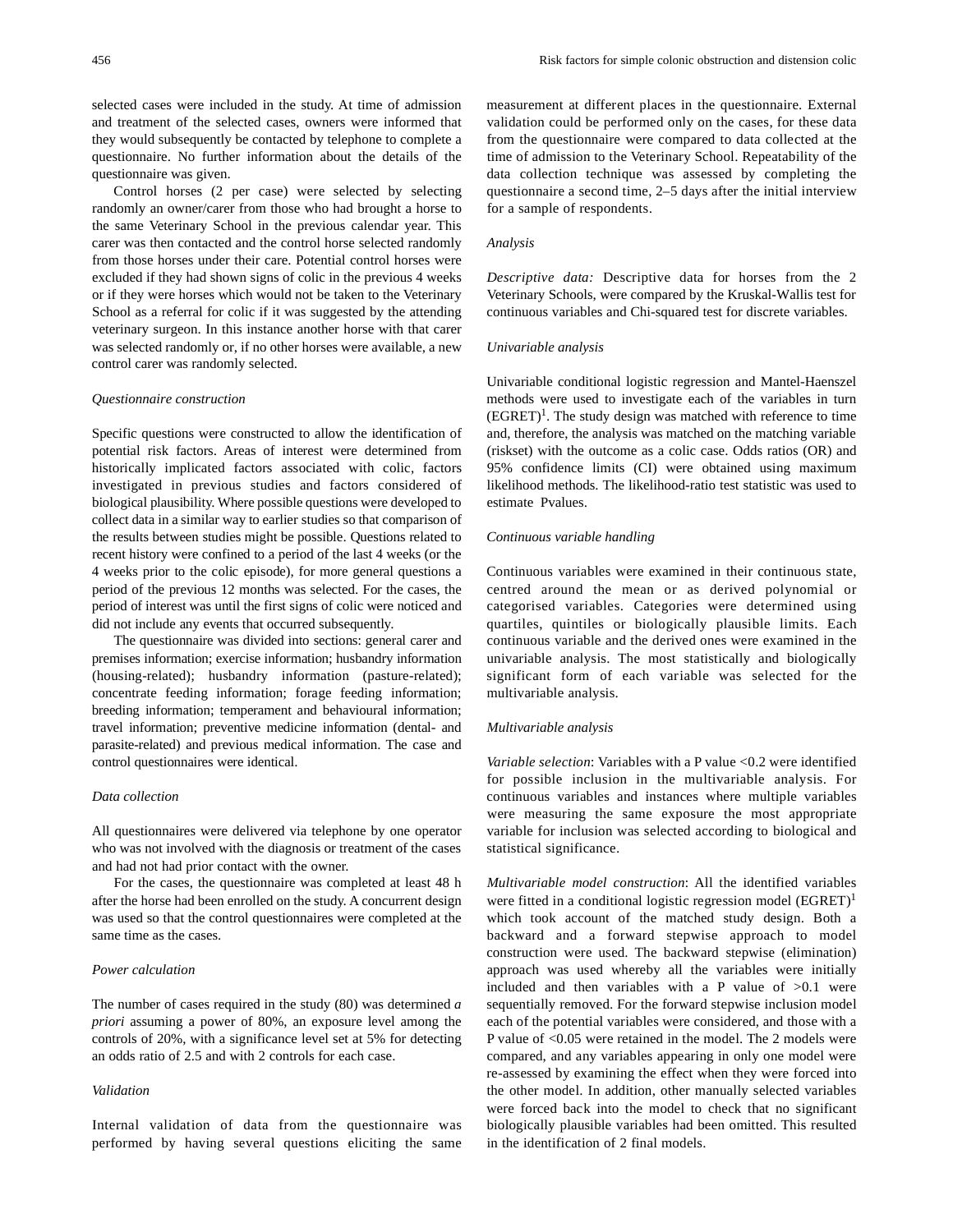# TABLE 1: Results of the univariable analysis of the general carer and premises information, exercise information and husbandry information - housing and pasture

| Variable                                                | n              | Odds<br>ratio | 95% confidence<br>interval     | Wald<br>P value | Likelihood ratio<br>statistic P value |
|---------------------------------------------------------|----------------|---------------|--------------------------------|-----------------|---------------------------------------|
|                                                         |                |               |                                |                 |                                       |
| <b>Current type of establishment</b>                    |                |               |                                |                 |                                       |
| Private stable                                          | 125            | 1.00          |                                |                 |                                       |
| Race training stable                                    | 13<br>75       | 2.29<br>2.31  | $0.74 - 7.03$                  | 0.149           |                                       |
| Livery stable<br>Breeding stable                        | 15             | 2.76          | $1.27 - 4.20$<br>$0.94 - 8.12$ | 0.006<br>0.065  | 0.019                                 |
| No. of horses resident at establishment                 |                |               |                                |                 |                                       |
| $1-3$ horses                                            | 52             | 1.00          |                                |                 |                                       |
| 4-7 horses                                              | 51             | 2.69          | $1.08 - 6.72$                  | 0.034           |                                       |
| 8-15 horses                                             | 57             | 3.09          | $1.21 - 7.86$                  | 0.018           |                                       |
| >15 horses                                              | 68             | 3.91          | $1.60 - 9.57$                  | 0.003           | 0.012                                 |
| No. of people caring for horse on a daily basis         |                |               |                                |                 |                                       |
| One person                                              | 66             | 1.00          |                                |                 |                                       |
| More than 1 person                                      | 162            | 2.08          | $1.01 - 4.31$                  | 0.048           | 0.039                                 |
| <b>Current occupation</b>                               |                |               |                                |                 |                                       |
| All other occupations                                   | 211            | 1.00          |                                |                 |                                       |
| Showjumping                                             | 17             | 4.80          | 1.69-13.63                     | 0.003           | 0.002                                 |
| <b>Breed</b>                                            |                |               |                                |                 |                                       |
| Non-Welsh pony                                          | 28             | 1.00          |                                |                 |                                       |
| Thoroughbred                                            | 44             | 3.03          | $1.03 - 8.93$                  | 0.045           |                                       |
| Thoroughbred-cross                                      | 63             | 2.78          | $0.99 - 7.80$                  | 0.052           |                                       |
| Welsh and Welsh-cross pony                              | 30             | 0.94          | $0.28 - 3.22$                  | 0.925           |                                       |
| Arabian and Arabian-cross                               | 20             | 0.89          | $0.20 - 3.93$                  | 0.873           |                                       |
| Non-Thoroughbred horse                                  | 43             | 1.28          | $0.40 - 4.03$                  | 0.679           | 0.027                                 |
| Height                                                  |                |               |                                |                 |                                       |
| Height (inches)                                         | 228            | 1.06          | $1.01 - 1.11$                  | 0.010           | 0.004                                 |
| <b>Recent exercise routine</b>                          |                |               |                                |                 |                                       |
| No regular exercise                                     | 83             | 1.00          |                                |                 |                                       |
| Regular exercise                                        | 107            | 0.83          | $0.42 - 1.62$                  | 0.583           |                                       |
| Regular exercise with a change in routine               | 38             | 10.14         | 3.72-27.68                     | < 0.001         | < 0.001                               |
| No. of days since a change in exercise routine          |                |               |                                |                 |                                       |
| $1 - 7$ days                                            | 24             | 1.00          |                                |                 |                                       |
| $8-14$ days                                             | 12             | 0.09          | $0.01 - 0.95$                  | 0.045           |                                       |
| 15-28 days                                              | $\overline{2}$ | 0.04          | $0.01 - 1.36$                  | 0.074           |                                       |
| More than 28 days                                       | 190            | 0.02          | $0.01 - 0.17$                  | <0.001          | < 0.001                               |
| No. of h/day spent in stable in last 4 weeks            |                |               |                                |                 |                                       |
| Hours in stable                                         | 228            | 1.10          | $1.05 - 1.15$                  | < 0.001         | < 0.001                               |
| No. of h/day spent in stable in last 4 weeks            |                |               |                                |                 |                                       |
| $0 - 6 h$                                               | 49             | 1.00          |                                |                 |                                       |
| $7 - 12h$                                               | 12             | 2.19          | $0.33 - 14.63$                 | 0.418           |                                       |
| 13–18 h                                                 | 67             | 5.10          | 1.67-15.59                     | 0.004           |                                       |
| 19–24 h                                                 | 100            | 7.58          | 2.46-23.34                     | <0.001          | < 0.001                               |
| Recent change in daily housing routine                  |                |               |                                |                 |                                       |
| No                                                      | 184            | 1.00          |                                |                 |                                       |
| Yes                                                     | 44             | 9.10          | 4.02-20.60                     | < 0.001         | < 0.001                               |
| Recent change in number of h/day in stable              |                |               |                                |                 |                                       |
| No change                                               | 184            | 1.00          |                                |                 |                                       |
| Increased hours                                         | 33             | 13.64         | 4.78-38.93                     | < 0.001         |                                       |
| Decreased hours                                         | 11             | 3.14          | 0.76-13.00                     | 0.115           | < 0.001                               |
| Bedding currently used in stable                        |                |               |                                |                 |                                       |
| Straw or hemp                                           | 74             | 1.00          |                                |                 |                                       |
| Shavings or woodchips                                   | 94             | 0.67          | $0.36 - 1.26$                  | 0.210           |                                       |
| Sawdust                                                 | 3              | 0.62          | $0.05 - 7.39$                  | 0.707           |                                       |
| Paper or mats                                           | 13             | 0.16          | $0.03 - 0.85$                  | 0.032           |                                       |
| No stable access                                        | 44             | 0.07          | $0.02 - 0.27$                  | < 0.001         | < 0.001                               |
| Regular access (>3 x weekly) to pasture in last 4 weeks |                |               |                                |                 |                                       |
| No<br>Yes                                               | 39             | 1.00          |                                |                 |                                       |
|                                                         | 189            | 0.34          | $0.15 - 0.82$                  | 0.016           | 0.012                                 |
| Time since last had regular pasture access              |                |               |                                |                 |                                       |
| Currently has pasture access                            | 190            | 1.00          |                                |                 |                                       |
| Last access <6 months ago                               | 24             | 1.90          | $0.71 - 5.09$                  | 0.205           |                                       |
| Last access 6+ months ago                               | 14             | 10.56         | 2.17-51.28                     | 0.003           | 0.002                                 |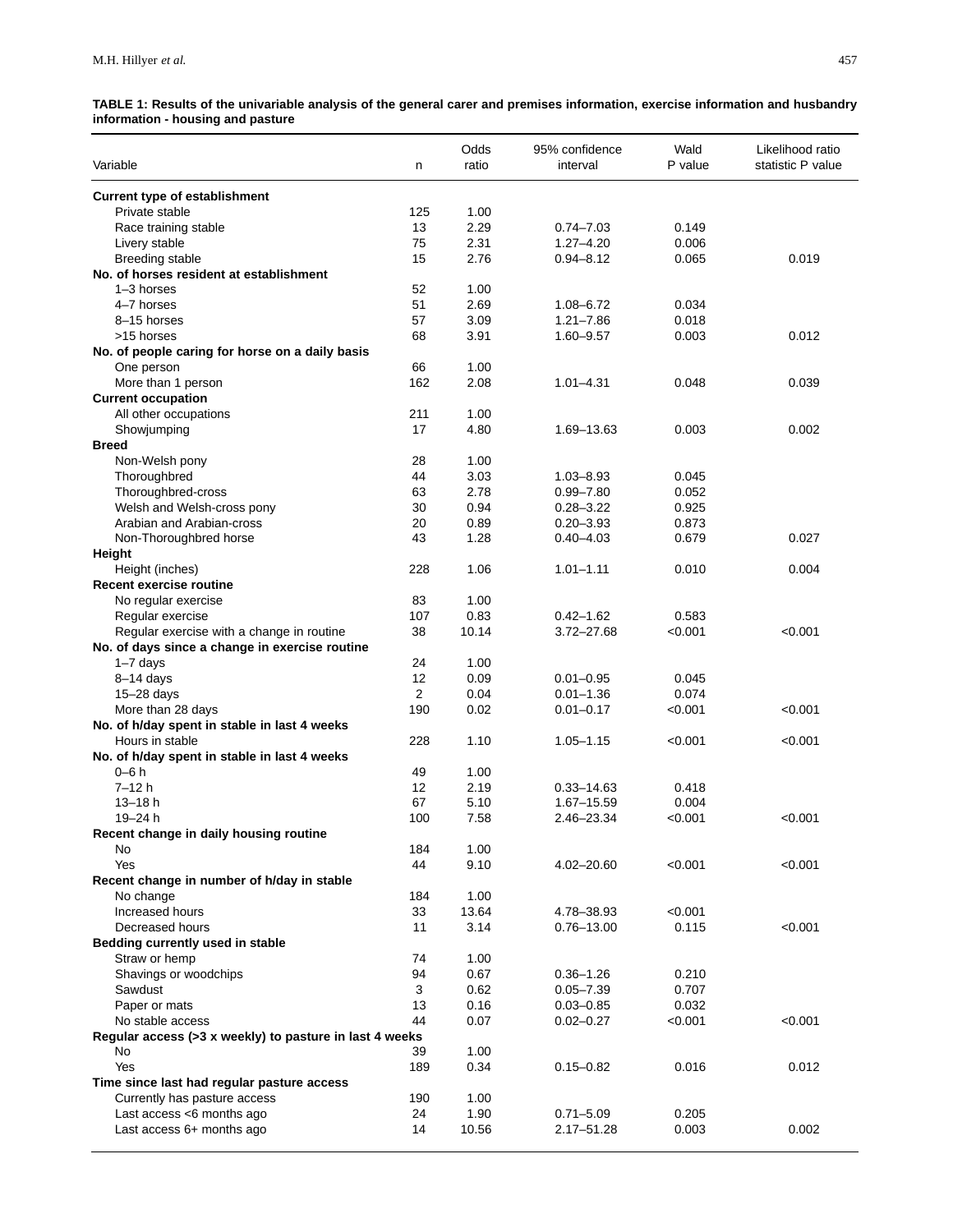#### TABLE 2: Results of the univariable analysis of the concentrate and forage feeding information

| Variable                                                | n              | Odds<br>ratio | 95% confidence<br>interval | Wald<br>P value | Likelihood ratio<br>statistic P value |
|---------------------------------------------------------|----------------|---------------|----------------------------|-----------------|---------------------------------------|
| Total amount of concentrates fed/day in last 4 weeks    |                |               |                            |                 |                                       |
| $0 - 4$ lbs                                             | 100            | 1.00          |                            |                 |                                       |
| More than 4 lbs                                         | 128            | 2.76          | $1.42 - 5.35$              | 0.002           | 0.002                                 |
| Recent change in concentrate feeding                    |                |               |                            |                 |                                       |
| No concentrate fed                                      | 29             | 1.00          |                            |                 |                                       |
| Concentrate fed with no change                          | 168            | 1.82          | $0.69 - 4.80$              | 0.223           |                                       |
| Concentrate fed with a change                           | 31             | 7.90          | $2.37 - 26.36$             | < 0.001         | < 0.001                               |
| Time of change in concentrate feeding                   |                |               |                            |                 |                                       |
| Concentrate not fed or no change in last 4 weeks        | 195            | 1.00          |                            |                 |                                       |
| Change 1-7 days ago                                     | 15             | 12.03         | 2.66-54.44                 | 0.001           |                                       |
| Change 8-14 days ago                                    | 14             | 3.01          | $1.02 - 8.92$              | 0.047           |                                       |
| Change 15-28 days ago                                   | 4              | 0.67          | $0.07 - 6.41$              | 0.726           | < 0.001                               |
| Recent change in coarse mix feeding                     |                |               |                            |                 |                                       |
| No                                                      | 107            | 1.00          |                            |                 |                                       |
| Yes                                                     | 14             | 5.07          | 1.56-16.55                 | 0.007           |                                       |
| Coarse mix not fed                                      | 107            | 1.04          | $0.58 - 1.85$              | 0.900           | 0.014                                 |
| <b>Recent forage feeding</b>                            |                |               |                            |                 |                                       |
| No forage fed                                           | 32             | 1.00          |                            |                 |                                       |
| Forage fed                                              | 196            | 20.71         | 2.75-155.95                | 0.003           | < 0.001                               |
| Recent change in forage feeding                         |                |               |                            |                 |                                       |
| Forage fed with no change                               | 168            | 1.00          |                            |                 |                                       |
| Forage fed with a change                                | 28             | 5.02          | 1.99-12.67                 | < 0.001         |                                       |
| No forage fed                                           | 32             | 0.07          | $0.01 - 0.53$              | 0.010           | < 0.001                               |
| Time of change in forage feeding                        |                |               |                            |                 |                                       |
| Forage not fed or no change in last 4 weeks             | 202            | 1.00          |                            |                 |                                       |
| Change 1-7 days ago                                     | 12             | 22.00         | 2.84-170.41                | 0.003           |                                       |
| Change 8-14 days ago                                    | 12             | 4.88          | 1.28-18.60                 | 0.020           |                                       |
| Change 15-28 days ago                                   | $\overline{2}$ | 2.00          | $0.13 - 31.98$             | 0.624           | < 0.001                               |
| Recent change in dry hay feeding                        |                |               |                            |                 |                                       |
| No                                                      | 71             | 1.00          |                            |                 |                                       |
| Yes                                                     | 13             | 6.73          | 1.72-26.38                 | 0.006           |                                       |
| Dry hay not fed                                         | 144            | 1.01          | $0.55 - 1.87$              | 0.965           | 0.006                                 |
| Time of change in dry hay feeding                       |                |               |                            |                 |                                       |
| Dry hay not fed or no change in feeding in last 4 weeks | 215            | 1.00          |                            |                 |                                       |
| Change 1-7 days ago                                     | 8              | 14.00         | 1.72-113.79                | 0.014           |                                       |
| Change 8-28 days ago                                    | 5              | 3.00          | $0.50 - 17.95$             | 0.229           | 0.003                                 |

In the presence of a large number of variables for possible inclusion in the multivariable model, sub-models based on a common theme were initially built and then amalgamated into a composite final model (Reeves et al. 1996).

Evidence of confounding was examined for all of the variables from the final models. For each pair of potentially confounding variables, one was removed in turn and the resulting effect on the remaining variable's status in the model was assessed.

Post-fit analysis of the final model was used to identify outlying data points. The stability of each of the final main effects variables was examined by analysis of the delta-betas. The delta-betas are an approximation of the amount that an estimated regression parameter would change if a given observation was omitted from the dataset. Thus a set of delta-betas includes, for every observation used, a value for every parameter estimated by the model (Pregibon 1981). In this way, the delta-betas are a means of determining the influence of each individual observation on the fit of the model. The fitted probability values were used to assess the accuracy of the models in predicting each of the cases and controls. The sensitivity and specificity of the final models were determined at various cut-off levels for the fitted probability values. Any effect of the individual diagnoses making up the SCOD case definition was also examined.

#### **Results**

#### Descriptive

The study period ran from March 1999 to November 2001. During this period 76 cases were identified and were all included in the study. For the controls 157 owners were selected randomly and contacted, of these 5 were not able to complete the questionnaire as a result of not having enough time or no longer having a horse. Cases were identified throughout the study period, although there was a trend for more cases in the spring and autumn.

Within the 76 cases (and their controls), 47 cases (and their controls) were from the University of Bristol and 29 cases (and their controls) from the University of Liverpool. No significant differences were found in age, sex, height or occupation of the horses from each of the Veterinary Schools. In addition, there were no significant differences in the establishment type or the main carer of the horse between the 2 Veterinary Schools. Within the 76 cases of SCOD, there were 29 cases of simple pelvic flexure impaction, 13 of simple left dorsal colonic displacement, 13 of simple left colonic displacement and 21 of simple right colonic displacement.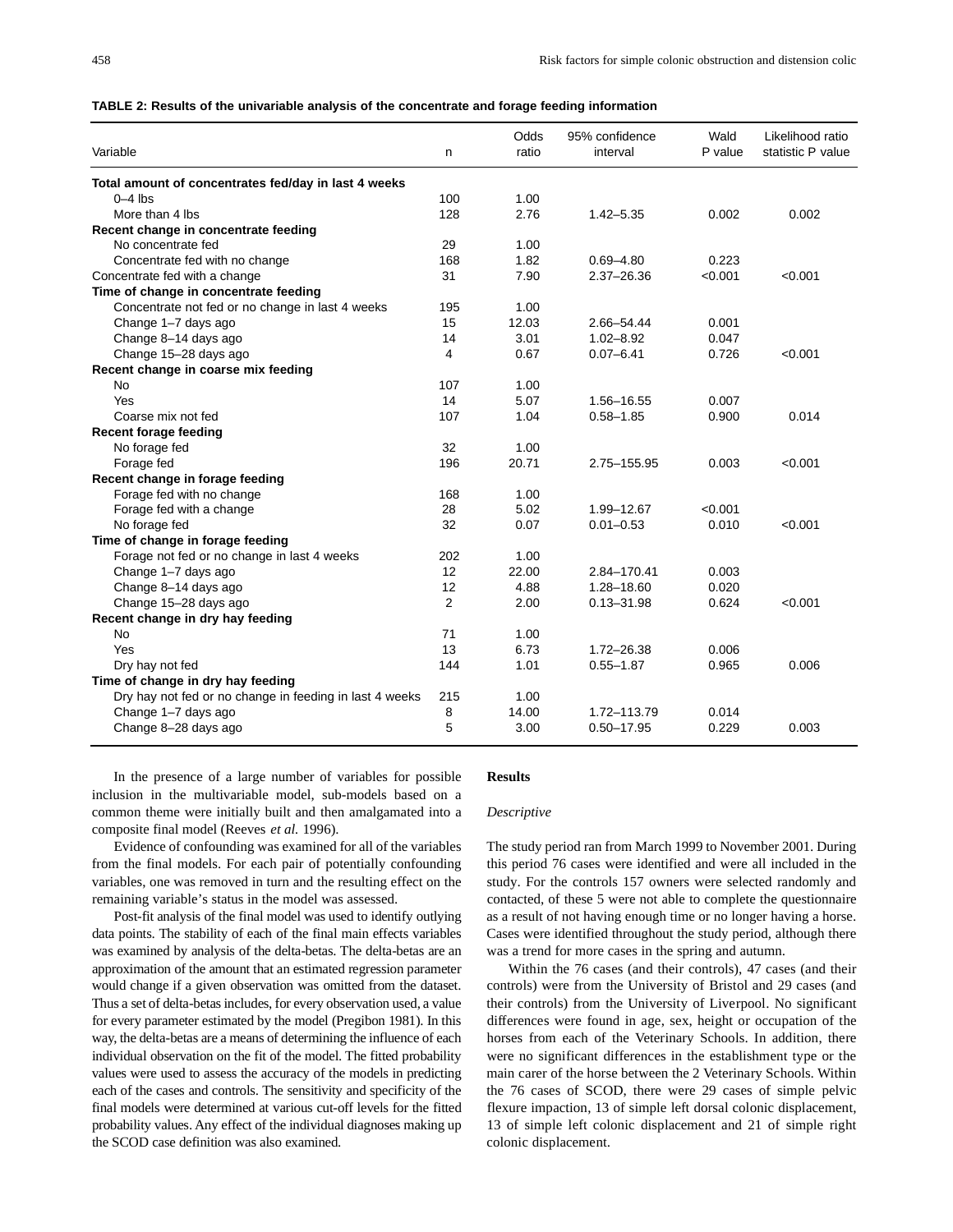| TABLE 3: Results of the univariable analysis of the breeding information, temperament and behavioural information, travel |  |  |  |
|---------------------------------------------------------------------------------------------------------------------------|--|--|--|
| information, preventive medicine information (dental- and parasite-related) and previous medical information              |  |  |  |

| Variable                                                                | n   | Odds<br>ratio | 95% confidence<br>interval | Wald<br>P value | Likelihood ratio<br>statistic P value |
|-------------------------------------------------------------------------|-----|---------------|----------------------------|-----------------|---------------------------------------|
| Carer describes horse's temperament as nervous                          |     |               |                            |                 |                                       |
| No                                                                      | 210 | 1.00          |                            |                 |                                       |
| Yes                                                                     | 18  | 2.68          | $1.01 - 7.09$              | 0.048           | 0.046                                 |
| Horse displays crib-biting or windsucking behaviour                     |     |               |                            |                 |                                       |
| No                                                                      | 192 | 1.00          |                            |                 |                                       |
| Yes                                                                     | 36  | 70.00         | 9.59-510.96                | < 0.001         | < 0.001                               |
| Recent frequency of transportation                                      |     |               |                            |                 |                                       |
| Horse has not travelled                                                 | 143 | 1.00          |                            |                 |                                       |
| Horse travelled once                                                    | 25  | 2.40          | $1.01 - 5.68$              | 0.047           |                                       |
| Horse travelled more than once                                          | 60  | 1.06          | $0.55 - 2.04$              | 0.866           | 0.131                                 |
| Recent timing of transportation                                         |     |               |                            |                 |                                       |
| Horse not travelled in previous 24 h                                    | 213 | 1.00          |                            |                 |                                       |
| Horse travelled in previous 24 h                                        | 15  | 3.34          | $1.11 - 10.06$             | 0.032           | 0.028                                 |
| Time since teeth were last checked/treated                              |     |               |                            |                 |                                       |
| Number of weeks since teeth checked/treated                             | 228 | 1.02          | $1.00 - 1.03$              | 0.037           | 0.025                                 |
| <b>Recent worming history</b>                                           |     |               |                            |                 |                                       |
| Horse not wormed in previous 7 days                                     | 207 | 1.00          |                            |                 |                                       |
| Horse wormed in previous 7 days                                         | 21  | 2.84          | $1.15 - 6.99$              | 0.023           | 0.022                                 |
| Use of a moxidectin anthelmintic in previous 12 months                  |     |               |                            |                 |                                       |
| Not used                                                                | 135 | 1.00          |                            |                 |                                       |
| Used                                                                    | 93  | 0.36          | $0.19 - 0.71$              | 0.003           | 0.002                                 |
| Use of an ivermectin or moxidectin anthelmintic in previous 12 months   |     |               |                            |                 |                                       |
| Not used                                                                | 28  | 1.00          |                            |                 |                                       |
| Used                                                                    | 200 | 0.24          | $0.10 - 0.56$              | < 0.001         | < 0.001                               |
| Lameness problem in previous 12 months                                  |     |               |                            |                 |                                       |
| <b>No</b>                                                               | 183 | 1.00          |                            |                 |                                       |
| Yes                                                                     | 45  | 2.23          | 1.08-4.60                  | 0.030           | 0.028                                 |
| Recent lameness problem                                                 |     |               |                            |                 |                                       |
| No                                                                      | 207 | 1.00          |                            |                 |                                       |
| Yes                                                                     | 21  | 10.86         | $3.17 - 37.15$             | < 0.001         | < 0.001                               |
| Has horse previously suffered from colic requiring veterinary attention |     |               |                            |                 |                                       |
| No                                                                      | 178 | 1.00          |                            |                 |                                       |
| Yes                                                                     | 50  | 4.65          | $2.31 - 9.36$              | < 0.001         | < 0.001                               |
| Timing of last previous colic episode requiring veterinary attention    |     |               |                            |                 |                                       |
| No known colic episode previously                                       | 178 | 1.00          |                            |                 |                                       |
| Colic episode in previous 12 weeks                                      | 12  | 10.20         | 2.12-49.02                 | 0.004           |                                       |
| Previous colic episode more than 12 weeks ago                           | 38  | 3.82          | $1.79 - 8.16$              | < 0.001         | 0.001                                 |

#### Validation

Internal validation of the data obtained from separate areas of the questionnaire showed good correlation (correlation coefficient >0.99) for responses to similar questions. No discrepancies were found in the descriptive data from the cases when compared to the hospital records at admission and questionnaire repeatability showed good correlation between the data obtained at original and subsequent interviews (correlation coefficient >0.99).

## Univariable analysis

The significant results of the univariable analysis  $(P<0.05)$  for the general carer and premises information, exercise information and husbandry information are shown in Table 1. The significant results of the univariable analysis  $(P<0.05)$  for the concentrate and forage feeding information are shown in Table 2. The significant results of the univariable analysis  $(P<0.05)$  for the information, temperament breeding and behavioural information, travel information, preventive medicine

information (dental- and parasite-related) and previous medical information are shown in Table 3.

## Multivariable analysis

The following variables were shown to be associated with an increased risk of SCOD and were present in both final models: Crib-biting or windsucking, an increasing number of hours spent in a stable, a recent change in a regular exercise programme, the absence of administration of an ivermectin or moxidectin anthelmintic in the previous 12 months and a history of travel in the previous 24 h (Table 4). In addition, a history of residing on the current establishment for less than 6 months, a history of a previous colic episode and the fewer times per year the teeth are checked/treated were also identified as being associated with an increased risk of SCOD in the backwards elimination model (Table 4). The inclusion of these 3 variables had a marked effect on the estimated ORs and CIs for all other variables in the model suggesting strong confounding. However, with the exception of ivermectin and moxidectin use, all estimates were further from the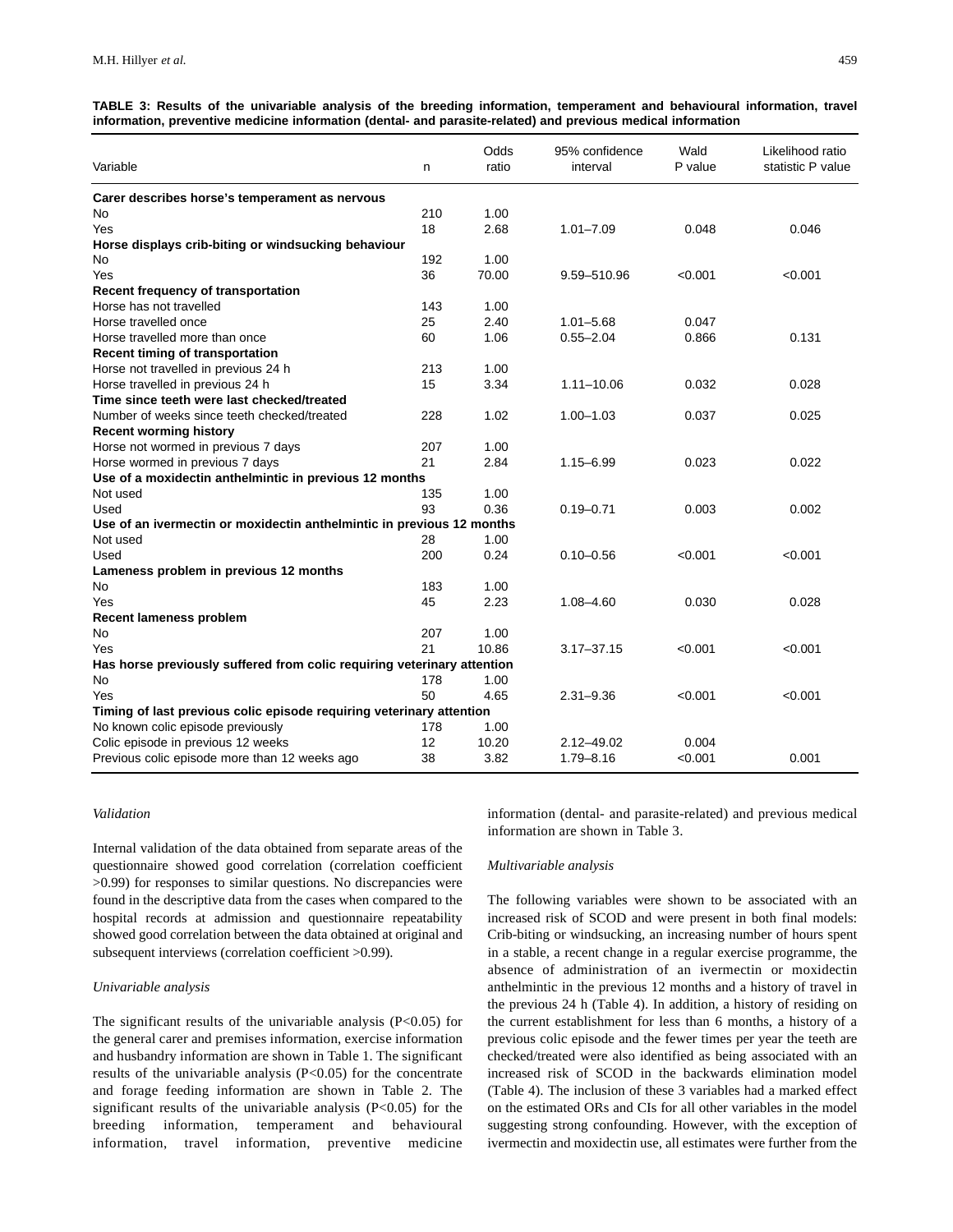| TABLE 4: Results of the multiple conditional logistic regression analysis of the factors found, by univariable analysis, to be |  |  |  |  |  |  |  |
|--------------------------------------------------------------------------------------------------------------------------------|--|--|--|--|--|--|--|
| associated with SCOD. Model 1 was fitted using a forward stepwise procedure, whereas model 2 was fitted using a backwards      |  |  |  |  |  |  |  |
| elimination procedure                                                                                                          |  |  |  |  |  |  |  |

|                                                      | Cases (n) | Controls (n) | Odds ratio | 95% confidence<br>interval | Wald P<br>value |
|------------------------------------------------------|-----------|--------------|------------|----------------------------|-----------------|
| Model 1 <sup>a</sup>                                 |           |              |            |                            |                 |
| Crib-biting or windsucking behaviour present         | 35        |              | 89.46      | 8.98-890.69                | < 0.001         |
| No. hours stabled per day                            |           |              | 1.16       | $1.04 - 1.29$              | 0.008           |
| Recent regular exercise programme with               |           |              |            |                            |                 |
| no changes (compared to no regular exercise)         | 25        | 82           | 0.35       | $0.09 - 1.30$              | 0.116           |
| Recent regular exercise programme with a change      |           |              |            |                            |                 |
| in exercise (compared to no regular exercise)        | 30        | 8            | 9.30       | 1.68-51.40                 | 0.011           |
| Ivermectin or moxidectin used in previous 12 months  | 58        | 142          | 0.08       | $0.01 - 0.58$              | 0.012           |
| History of transport in previous 24 hours            | 9         | 6            | 17.48      | 2.16-141.35                | 0.007           |
| Model 2 <sup>b</sup>                                 |           |              |            |                            |                 |
| Crib-biting or windsucking behaviour present         | 35        | 1            | 203.90     | 10.55-3941.42              | < 0.001         |
| No. hours stabled per day                            |           |              | 1.26       | $1.07 - 1.48$              | 0.005           |
| Recent regular exercise programme with               |           |              |            |                            |                 |
| no changes (compared to no regular exercise)         | 25        | 82           | 0.20       | $0.03 - 1.37$              | 0.102           |
| Recent regular exercise programme with a             |           |              |            |                            |                 |
| change in exercise (compared to no regular exercise) | 30        | 8            | 36.79      | 2.90-466.48                | 0.005           |
| Ivermectin or moxidectin used in previous 12 months  | 58        | 142          | 0.09       | $0.01 - 0.86$              | 0.036           |
| History of transport in previous 24 h                | 9         | 6            | 203.42     | 5.98-6924.37               | 0.003           |
| Resident on current premises for >6 months           | 57        | 127          | 0.07       | $0.01 - 0.60$              | 0.015           |
| History of previous colic episode                    | 31        | 19           | 18.77      | 1.53-229.84                | 0.022           |
| Number of times teeth are checked/treated per year   |           |              | 0.29       | $0.10 - 0.81$              | 0.018           |

<sup>a</sup>Forwards stepwise model deviance 50.9771; Likelihood ratio test value 116.0120 on 6 degrees of freedom, P<0.001; <sup>b</sup>Backwards elimination model deviance 34.1051; Likelihood ratio test value 132.8839 on 9 degrees of freedom, P<0.001.

null value and Pvalues were reduced. Furthermore, the addition of these variables did not create any difficulty in model fitting and convergence was achieved after few iterations. The variables associated with the greatest increased risk of SCOD were the performance of crib-biting or windsucking behaviour, stabling for 24 h/day and a history of transport in the previous 24 h.

The sensitivity and specificity of the final backwards elimination model was very high and is shown for a range of fitted probability value cut-off points (Fig 1). At a fitted probability value cut-off of 0.3, the model had both a sensitivity and specificity greater than 90%, i.e. it correctly predicted more than



Fig 1: Graph showing the sensitivity and specificity of the final backwards elimination model in predicting case and control horses at various cut-off points for the fitted probability values.

90% of the cases and controls.

Analysis of the fitted probability values from the cases in the final backwards elimination model identified those cases with a fitted probability value of less than 0.5 ( $n = 8$ ). These included all of the individual diagnoses within the SCOD group with no individual diagnosis predominating. Analysis of the delta-betas did not identify any observation exerting undue influence on the parameter estimates.

## **Discussion**

Our study identified travel in the previous 24 h as an increased risk for SCOD. As for all the variables, the recent time period of interest for travel was 4 weeks prior to the onset of colic (or the interview for controls). In this way, any travel episodes occurring as a result of the colic episode were not included in this variable. Therefore, the high-risk period for SCOD appeared to be for the following 24 h after transport. The mechanism for travel to be associated with SCOD is not clear. The act of transportation itself may be important or it may be representative of a large number of other management changes happening simultaneously, such as a change in premises or period of physical constraint combined with possible feed and water deprivation.

Crib-biting/windsucking was a strongly associated risk factor for SCOD in our study. Although White (1997) has associated crib-biting/windsucking with an increased risk of colic, later studies have not identified risk factors for colic associated with the horse's temperament or vices. Although many of the cases were observed to exhibit this vice while hospitalised for diagnosis and treatment, as for all the variables, only carerreported vices were considered for analysis. Carers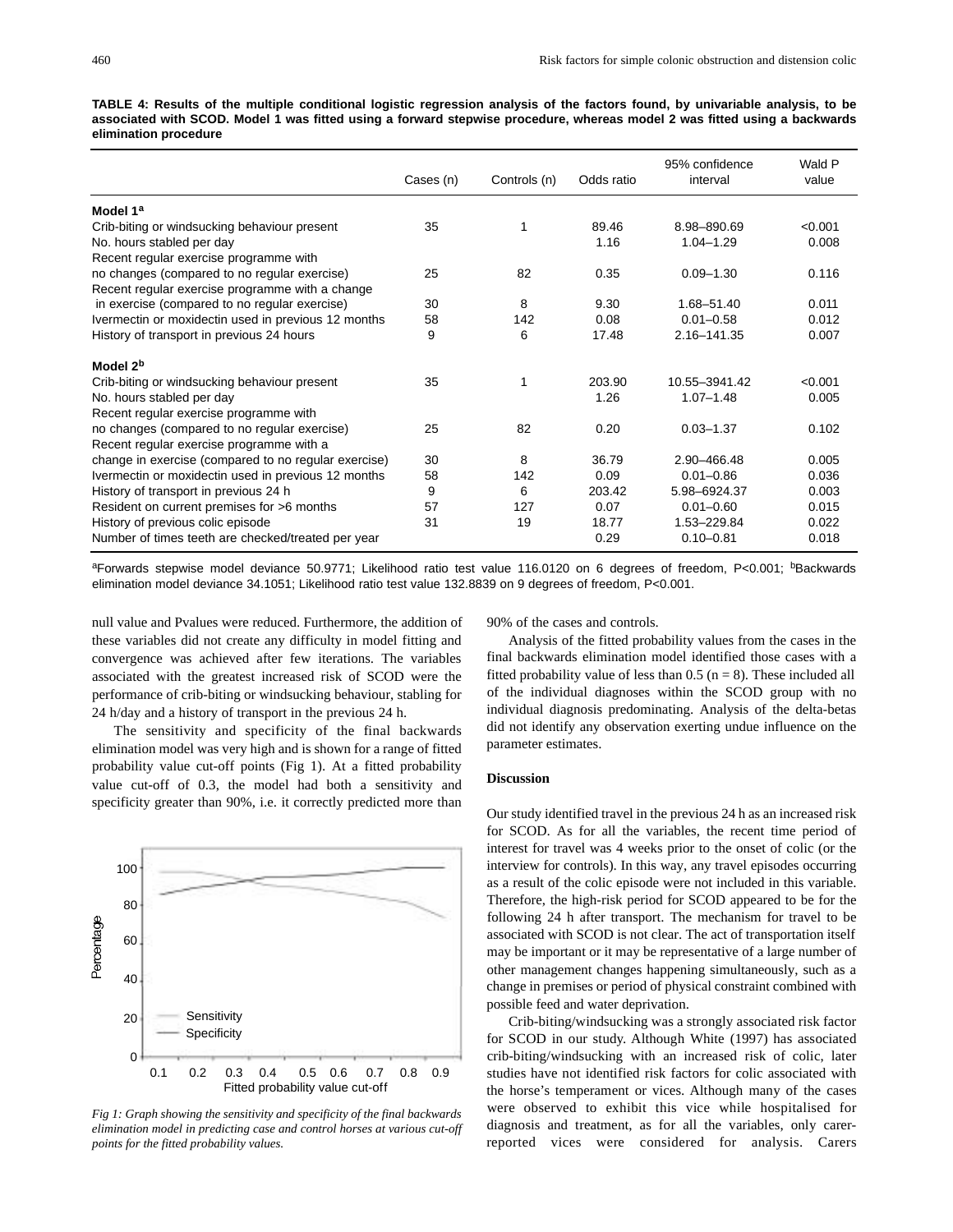preconceptions of any association between this vice and colic may have resulted in reporting bias for this variable. However, the authors feel that this was minimised by the study design and subsequent analysis of hospital records confirmed the difference in prevalence of this vice between colic cases and other hospitalised horses. McGreevy (1996) recognises an association between wind-sucking and colic, although previous work suggests it is not a result of the direct ingestion of air into the stomach (McGreevy et al. 1995). Later work by the same authors showed a prolongation of intestinal transit times in crib-biting horses (McGreevy et al. 2001) and this may provide a mechanism for the increased risk of SCOD associated with this vice.

In our study, a recent change in exercise was significantly associated with an increased risk of SCOD. Cohen et al. (1999) also found an association between colic and a recent change in exercise activity. Further analysis of the change in exercise and SCOD showed that it could be specified as a decrease in frequency or duration, or any change in intensity. Love et al. (1994) also found that a reduction in level of exercise was associated with the onset of colic caused by a pelvic flexure impaction. The present study also suggests that the high-risk period is approximately one week following the change in exercise as the risk appears to decline after this period. Possible mechanisms linking exerciserelated events and colic in the horse are unclear. Some authors have suggested a correlation with feeding (Reeves et al. 1996) or housing practices (Cohen et al. 1999), although our observed relationship remains having allowed for these potential confounders. In human medicine, there is thought to be an association between exercise and large intestinal motility (E. Lloyd-Davies, personal communication); and in the horse, any reduction in large intestinal motility, as a result of a change in exercise, could predispose to the development of SCOD.

We identified an increasing number of hours per day spent in a stable as a significant risk factor for SCOD, with stabling for 24 h per day associated with the greatest risk (OR in model  $1 = 1.16^{24} = 35.2$ ). It is closely and inversely correlated with an increasing number of hours per day spent at pasture, with the former being a risk factor and the latter protective for SCOD. This increased risk associated with stabling has not been previously reported in the results of multivariable analysis from earlier studies. It has been previously recorded in 2 studies from Texas (Cohen et al. 1999; Hudson et al. 2001), but only from their univariable analysis at a 10% significance level. In contrast, Reeves et al. (1996) reported that, compared to horses stabled indoors, those with pasture access were at an increased risk of colic. In the univariable analysis, our study identified an additional increased risk of SCOD associated with a change of housing and also identifies a high-risk period for the 14 days following the housing change. This is similar to that reported by Cohen et al. (1999). Further analysis of the housing change shows that increasing the hours stabled and decreasing the hours at pasture were highly correlated and both were associated with an increased risk of SCOD similar to the stabling effect reported above. Types of bedding have not previously been identified as risk factors for colic. Our study has also identified the use of paper bedding or rubber mats as having a decreased risk of SCOD compared to the use of straw/hemp bedding; however, this was confounded by other variables in the final model. Our findings of an increased risk associated with stabling and in the univariable analysis a decreased risk associated with access to grass at pasture are closely correlated and may represent different measures of the same effect. In any event, the movement of a horse away from its natural grazing environment appears to be strongly associated with an increased risk of SCOD.

Our study shows an increasing risk of SCOD with an increasing time duration since the horse last received routine dental care. Dental care has not previously been associated with colic (Cohen et al. 1995; Reeves et al. 1996; Cohen 2002). The precise mechanism for this association is unclear, but reduced mastication of feed with subsequent ingestion of longer length dietary fibre may be important.

In the univariable analysis, we found an increased risk of SCOD with anthelmintic administration in the previous 7 days. This is similar to Morris et al. (1992) who have previously reported that horses with a large colon displacement were significantly more likely to have received an anthelmintic in the previous 30 days. In addition Cohen et al. (1999) have recorded an increased risk of colic with anthelmintic administration in the previous 7 days. It is possible that this represents a specific localised effect associated with anthelmintic administration and justifies further investigation. Several other studies have shown a protective effect on colic of a regular anthelmintic or parasite control programme (Uhlinger 1990; Reeves et al. 1996; Cohen et al. 1999) and it is probable that the protective effects on SCOD of moxidectin and/or ivermectin administration in the previous 12 months represents a similar finding.

The increased risk of colic and increasing concentrate feeding found in the univariable analysis in our study has been reported previously (Tinker et al. 1997). A recent change in concentrate feeding associated with an increased risk of SCOD has also been previously associated with an increased risk of colic (Tinker et al. 1997; Cohen et al. 1999). Further analysis showed that a change in concentrate feeding frequency, amount or source/origin were each associated with an increased risk of SCOD, although these changes were all closely correlated with each other. None of the feeding variables remained in the final model although there are close correlations between the recent change in regular exercise programme and several of the feeding changes. For a change in concentrate feeding the high risk period appeared to be the following 14 days with an additional increased risk in the immediate 7 days following a change.

In the univariable analysis a previous history of lameness or orthopaedic related problems was associated with an increased risk of SCOD and this was most marked if it occurred in the previous 4 weeks. As expected, this factor was closely correlated with other management changes (increased time stabled, reduction in exercise, feeding changes) which may represent sequences of events on the causal pathway. Similar to other studies of colic (Ducharme et al. 1983; Pascoe et al. 1983; Moore and Dreesen 1993; Cohen et al. 1995, 1999; Reeves et al. 1996; Tinker et al. 1997), we found an increased risk of SCOD associated with a history of a previous colic episode. However, unlike some other studies where colic was also associated with a history of previous abdominal surgery (Moore and Dreesen 1993; Cohen et al. 1995, 1999; Cohen and Peloso 1996), no association was found between previous abdominal surgery for colic and SCOD, but this may represent the small number of horses in our study (only 5 from 228 horses had a history of previous abdominal surgery for colic), or the relationship between adhesions following abdominal surgery and small intestinal (rather than large intestinal) dysfunction (Fubini 2002).

The case selection in this study was more specific than previously used. Other studies have taken cases from horses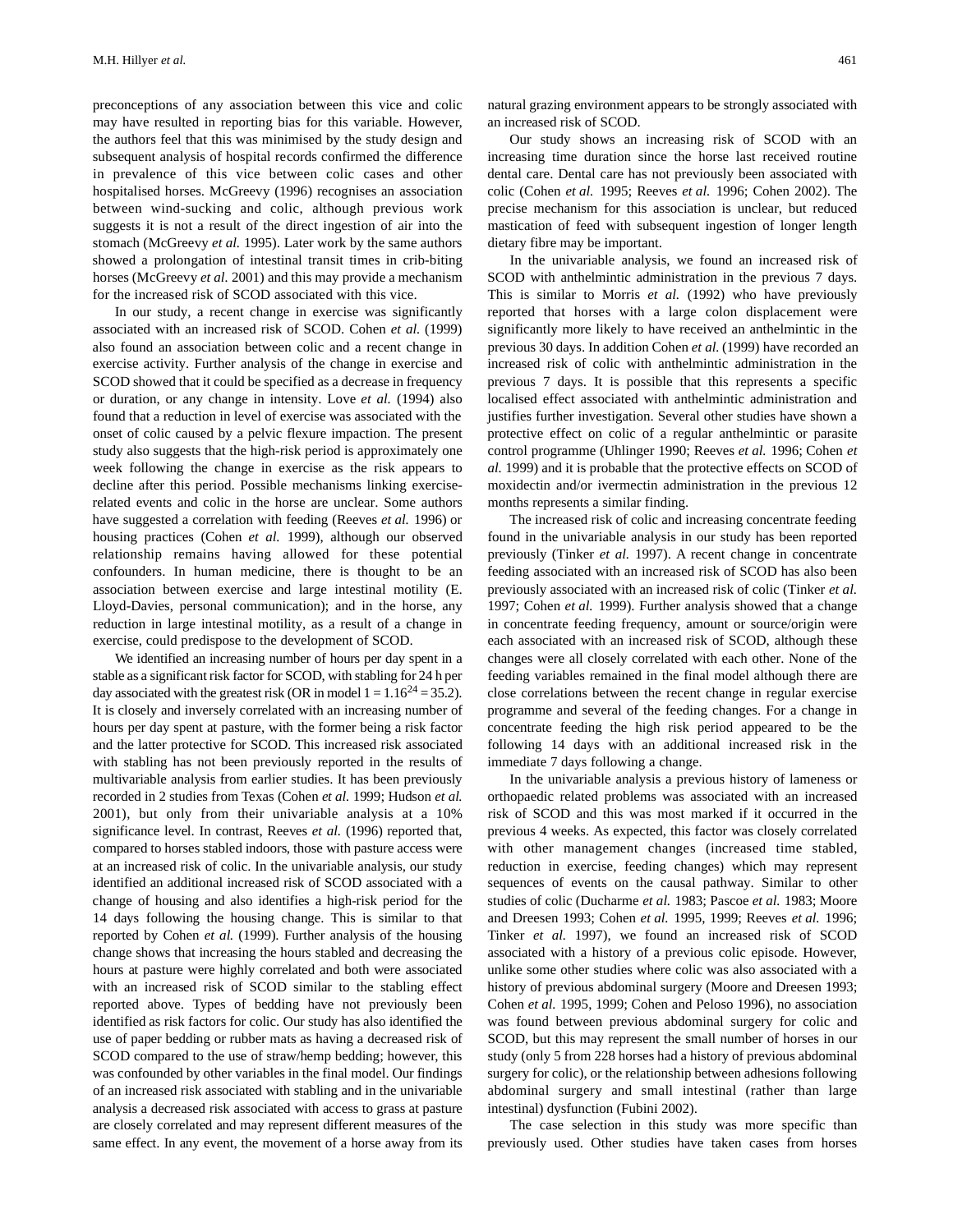showing colic due to any cause (Cohen et al. 1995, 1999; Cohen and Peloso 1996; Reeves et al. 1996; Tinker et al. 1997). Given the wide range of causes of colic and their pathogenesis, it is probable that these studies could miss some important disease specific findings (Reeves et al. 1996; Cohen et al. 1999) and it has been suggested that future studies should look at specific colic diseases or broad disease groups (Reeves et al. 1996). The SCOD definition was devised to create a colic group with anatomical and physiological similarities, which could be distinguished clinically and create sufficient cases within the study time period. It is similar to the definition used by Moore and Dreesen (1993), although they looked at cases of colon distension with a strangulation and their study population was restricted to Thoroughbred mares on 14 studfarms in Kentucky. Even within this case definition it is possible that there are confounding effects between the different diagnoses and more specific diagnoses could be considered for future investigation.

The study design meant that the controls were randomly selected from a similar at risk population to the cases (i.e. horses referred to the veterinary school if they developed SCOD). This is unlike other case control studies which have used hospital and veterinary practice-based controls selected from the same equine population but restricted by the necessity to have another illness or requirement resulting in their presentation to a veterinary surgeon (Cohen et al. 1995, 1999; Cohen and Peloso 1996; Reeves et al. 1996; Hudson et al. 2001). Such studies using hospital-based controls, with other illnesses, are prone to bias (Schlesselman and Stolley 1982). The controls were matched with the cases only by time of questionnaire completion. This meant that no information on the seasonality of SCOD could be derived from this study.

The high sensitivity and specificity of the final models may, in part, be due to the restricted outcome measure used in this study compared to previous studies, which included all types of colic. It has previously been suggested that the outcome measure of all colic types may not be appropriate for epidemiological investigation of risk factors as it is probable that there are important disease-specific findings which will be missed (Reeves et al. 1996; Cohen et al. 1999). For the present study, a restricted group of colic causes (SCOD) was selected deliberately. While there may be pitfalls in this case selection, it was chosen to allow enough cases to be enrolled in the study timeframe and in the belief that there were common anatomical, physiological and aetiological factors amongst the group. Analysis of the subgroups of individual diagnoses, which together made up the SCOD group, confirmed this view, with each of the individual diagnoses fitting the final models. The variables of a history of residing on the current establishment for less than 6 months, a previous colic episode and the fewer times per year the teeth are checked/treated appeared in only one of the final models. When forced into the other final model there was evidence of confounding, with these variables being highly correlated with other variables of interest and resulting in large changes to the odds ratios for these variables.

The variables of a history of a previous colic episode (Cohen et al. 1995, 1999; Reeves et al. 1996; Tinker et al. 1997) and a recent change in exercise (Cohen et al. 1995) have been identified previously in multivariable analysis as risk factors for colic, as well as now specifically for SCOD. Regular parasite control with anthelmintics has also been identified as being associated with colic (Kaneene et al. 1997; Cohen et al. 1999). Our finding of a protective effect on SCOD of ivermectin or moxidectin administration in the previous 12 months is similar to the protective effect reported by Cohen et al. (1999), although Kaneene et al. (1997) found increasing 'deworming' frequency to be associated with an increased risk of colic. Crib-biting or windsucking, the number of hours per day stabled, a history of transport, residing on the current premises for less than 6 months and the annual frequency of dental examination/treatment have not been identified previously in multivariable models as risk factors for colic. However, the design of this study does not allow the establishment of a causal association between these risk factors and SCOD.

From the final multivariable models, 6 of the variables relate directly to management practices and all of these are potentially alterable. It is hoped, therefore, that knowledge of the results of this study may be helpful in reducing the incidence of colic episodes due to SCOD. It is interesting to note that, almost 100 years ago, in his treatise on the common colics of the horse, Caulton Reeks (1909) identified "far and away the most common cause of equine colics is the one that may be best described by the single word 'domestication'", a comment that would appear equally true for SCOD.

#### **Acknowledgements**

This study was kindly funded by a grant from The Home of Rest for Horses. The authors would also like to express their grateful thanks to all the horse owners and carers who participated in the study.

#### **Manufacturer's address**

<sup>1</sup>Statistics and Epidemiology Research Corporation, Cytel Software Corporation, Cambridge, Massachusetts, USA.

#### **References**

- Cohen, N.D. (2002) Etiology, risk factors, and pathophysiology of colic. In: Manual of Equine Gastroenterology, Eds: T. Mair, T. Divers and N. Ducharme, W.B. Saunders Co., London. pp 101-103.
- Cohen, N.D. and Peloso, J.G. (1996) Risk factors for history of previous colic and for chronic, intermittent colic in a population of horses. J. Am. vet. med. Ass. 208, 697-703.
- Cohen, N.D., Gibbs, P.G. and Woods, A.M. (1999) Dietary and other management factors associated with colic in horses. J. Am. vet. med. Ass. 215, 53-60.
- Cohen, N.D., Vontur, C.A. and Rakestraw, P.C. (2000) Risk factors for enterolithiasis among horses in Texas. J. Am. vet. med. Ass. 216, 1787-1794.
- Cohen, N.D., Matejka, P.L., Honnas, C.M. and Hooper, R.N. (1995) Case-control study of the association between various management factors and development of colic in horses. Texas Equine Colic Study Group. J. Am. vet. med. Ass. 206, 667-673.
- Ducharme, N.G., Hackett, R.P., Ducharme, G.R. and Long, S. (1983) Surgical treatment of colic - results in 181 cases. Vet. Surg. 12, 206-209.
- Fubini, S.L. (2002) Abdominal adhesions. In: Manual of Equine Gastroenterology, Eds: T. Mair, T. Divers and N. Ducharme, W.B. Saunders Co., London. pp 209-211.
- Hillyer, M.H., Taylor, F.G.R. and French, N.P. (2001) A cross-sectional study of colic in horses on Thoroughbred training premises in the British Isles in 1997. Equine vet. J. 33, 380-385.
- Hudson, J.M., Cohen, N.D., Gibbs, P.G. and Thompson, J.A. (2001) Feeding practices associated with colic in horses. J. Am. vet. med. Ass. 219, 1419-1425.
- Kaneene, J.B., Miller, R., Ross, W.A., Gallagher, K., Marteniuk, J. and Rook, J. (1997) Risk factors for colic in the Michigan (USA) equine population. Prev. vet. Med. 30, 23-36.
- Love, S., Hillyer, M.H., Murphy, D.M. and Reid, S.W.J. (1994) Historical and clinical data from 39 cases of colonic (pelvic flexure) impaction. In: Proceedings of the 5th Equine Colic Research Symposium, Georgia, USA. pp 36-37.

McGreevy, P. (1996) Why Does My Horse...?, Souvenir Press Ltd, London. pp 111-115. McGreevy, P.D., Webster, A.J. and Nicol, C.J. (2001) Study of the behaviour, digestive